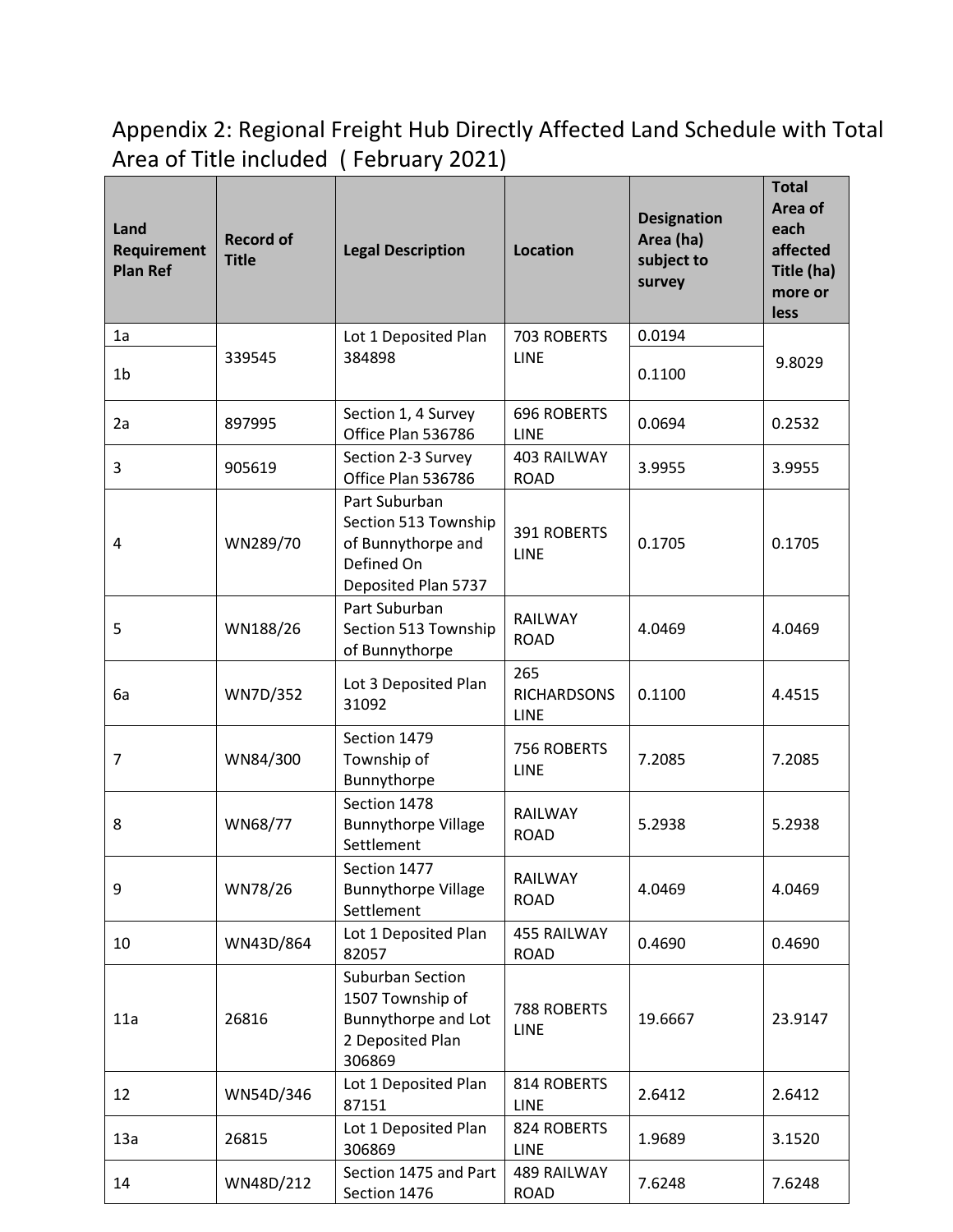|     |           | Township of<br>Bunnythorpe                                                                                                    |                                                   |        |         |
|-----|-----------|-------------------------------------------------------------------------------------------------------------------------------|---------------------------------------------------|--------|---------|
| 15  | WN72/36   | Section 1473-1474<br><b>Bunnythorpe Village</b><br>Settlement                                                                 | 489 RAILWAY<br><b>ROAD</b>                        | 8.0937 | 8.0937  |
| 16  | WN122/157 | Part Section 1472<br><b>Bunnythorpe Village</b><br>Settlement                                                                 | <b>489 RAILWAY</b><br><b>ROAD</b>                 | 0.4047 | 0.4047  |
| 17  | WN122/158 | Section 1471<br><b>Bunnythorpe Village</b><br>Settlement and Part<br>Section 1472<br><b>Bunnythorpe Village</b><br>Settlement | <b>489 RAILWAY</b><br><b>ROAD</b>                 | 7.6890 | 7.6890  |
| 18  | 575203    | Lot 2 Deposited Plan<br>451268                                                                                                | 503 RAILWAY<br><b>ROAD</b>                        | 7.2933 | 7.2933  |
| 19a | 575205    | Lot 4 Deposited Plan<br>451268                                                                                                | 125-151<br><b>CLEVELY LINE</b>                    | 7.7213 | 7.8760  |
| 20a | WN56C/734 | Lot 1 Deposited Plan<br>89157                                                                                                 | 163 CLEVELY<br><b>LINE</b>                        | 0.2682 | 3.2951  |
| 21  | 575202    | Lot 1 Deposited Plan<br>451268                                                                                                | 117 CLEVELY<br>LINE                               | 0.7998 | 0.7998  |
| 22  | 575204    | Lot 3 Deposited Plan<br>451268                                                                                                | 121 CLEVELY<br>LINE                               | 0.8002 | 0.8002  |
| 23  | 386527    | Lot 4 Deposited Plan<br>396718                                                                                                | 115 CLEVELY<br><b>LINE</b>                        | 0.5497 | 0.5497  |
| 24  | 386526    | Lot 3 Deposited Plan<br>396718                                                                                                | 111 CLEVELY<br>LINE                               | 0.5497 | 0.5497  |
| 25  | 662658    | Lot 1 Deposited Plan<br>477726                                                                                                | 107 CLEVELY<br><b>LINE</b>                        | 0.7792 | 0.7792  |
| 26  | 662659    | Lot 2 Deposited Plan<br>477726                                                                                                | 105 CLEVELY<br>LINE                               | 0.8048 | 0.8048  |
| 27  | 662660    | Lot 3 Deposited Plan<br>477726                                                                                                | 103 CLEVELY<br><b>LINE</b>                        | 0.8314 | 0.8314  |
| 28  | 662661    | Lot 4 Deposited Plan<br>477726                                                                                                | 101 CLEVELY<br><b>LINE</b>                        | 0.5322 | 0.5322  |
| 29  | 837333    | Lot 2 Deposited Plan<br>524511                                                                                                | 304 TE NGAIO<br><b>ROAD</b>                       | 2.7323 | 2.7323  |
| 30  | 837332    | Lot 1 Deposited Plan<br>524511                                                                                                | 314 TE NGAIO<br><b>ROAD</b>                       | 0.5000 | 0.5000  |
| 31a | WN261/153 | Section 1513, Part<br>Section 1511 and Part<br>Section 1514<br>Township of<br>Bunnythorpe                                     | 125 KAIRANGA<br><b>BUNNYTHORPE</b><br><b>ROAD</b> | 9.1395 | 17.9933 |
| 32  | 414215    | Lot 1 Deposited Plan<br>403746                                                                                                | 118 CLEVELY<br><b>LINE</b>                        | 1.3822 | 1.3822  |
| 33  | 414216    | Lot 2 Deposited Plan<br>403746                                                                                                | 106 CLEVELY<br><b>LINE</b>                        | 2.6658 | 2.6658  |
| 34  | WN610/151 | Town Section 1312-                                                                                                            | 307 TE NGAIO                                      | 3.1768 | 3.1768  |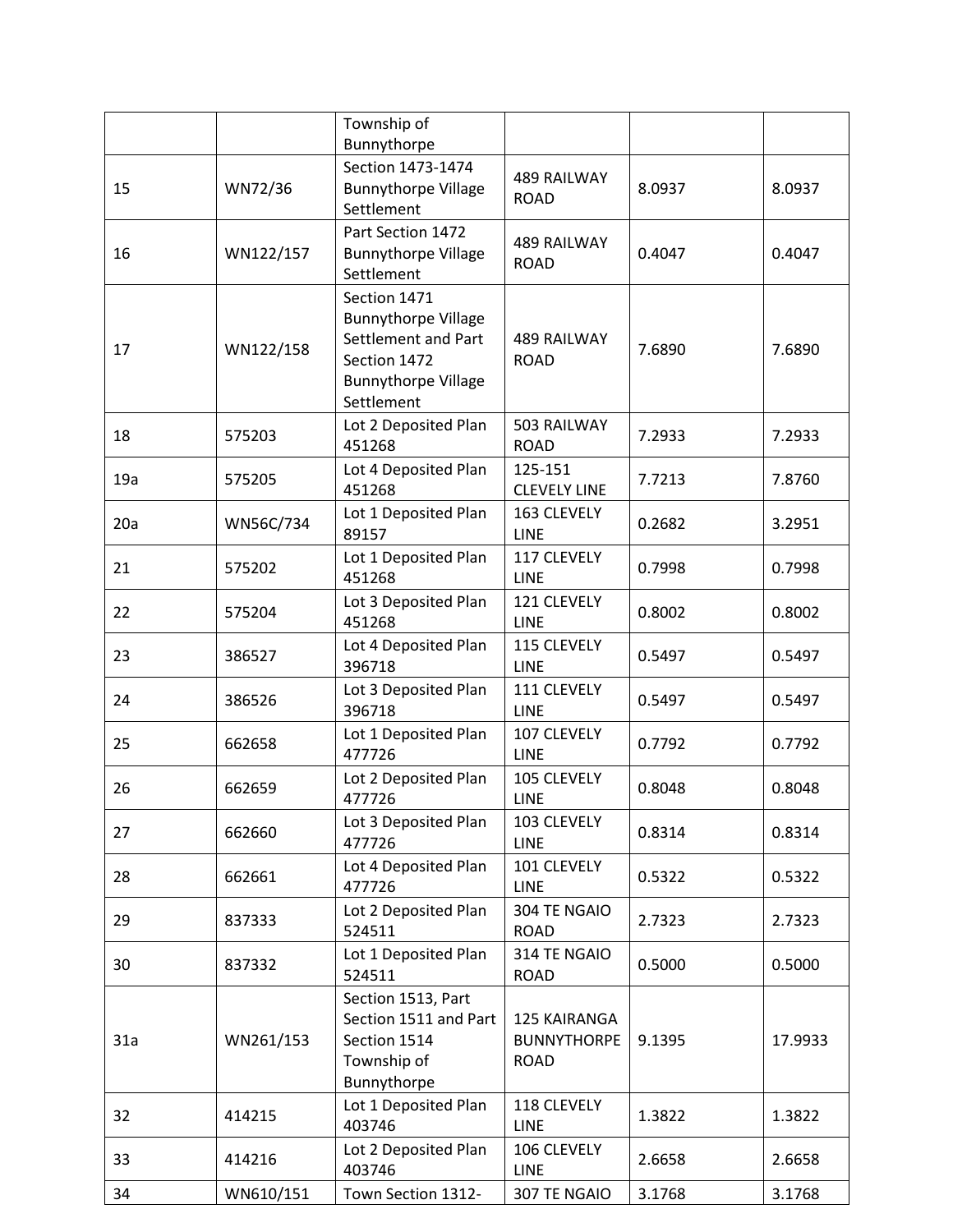|     |                 | 1324 Township of      | <b>ROAD</b>                      |        |        |
|-----|-----------------|-----------------------|----------------------------------|--------|--------|
|     |                 | Bunnythorpe           |                                  |        |        |
|     |                 | Section 1304, 1306-   |                                  |        |        |
| 35  | WN80/48         | 1311 Bunnythorpe      | <b>68 CLEVELY</b><br><b>LINE</b> | 1.4164 | 1.4164 |
|     |                 | Village Settlement    |                                  |        |        |
|     |                 | Section 1305 Town of  |                                  |        |        |
| 36  | WN897/1         | Bunnythorpe           | <b>CLEVELY LINE</b>              | 0.2023 | 0.2023 |
|     |                 | Section 1289, Section |                                  |        |        |
|     |                 | 1293 and Section      | 242 TE NGAIO                     |        |        |
| 37a | <b>WNE1/980</b> | 1296-1303 Town of     | <b>ROAD</b>                      | 1.6187 |        |
|     |                 | Bunnythorpe           |                                  |        |        |
|     |                 | Section 1289, Section |                                  |        |        |
|     |                 | 1293 and Section      | 242 TE NGAIO                     |        |        |
| 37b | <b>WNE1/980</b> | 1296-1303 Town of     | <b>ROAD</b>                      | 0.1012 | 1.8818 |
|     |                 | Bunnythorpe           |                                  |        |        |
|     |                 | Section 1289, Section |                                  |        |        |
|     |                 | 1293 and Section      | 242 TE NGAIO                     |        |        |
| 37c | <b>WNE1/980</b> | 1296-1303 Town of     | <b>ROAD</b>                      | 0.1619 |        |
|     |                 | Bunnythorpe           |                                  |        |        |
|     |                 | Section 1294-1295     | 242 TE NGAIO                     |        |        |
| 38  | WN475/229       | Township of           | <b>ROAD</b>                      | 0.2099 | 0.2099 |
|     |                 | Bunnythorpe           |                                  |        |        |
|     |                 | Section 1288 Town of  | 242 TE NGAIO                     | 0.3036 | 0.3036 |
| 39  | WN12C/1014      | Bunnythorpe           | <b>ROAD</b>                      |        |        |
|     |                 | Section 1292          | 242 TE NGAIO                     |        |        |
| 40  | WN310/274       | Township of           | <b>ROAD</b>                      | 0.1012 | 0.1012 |
|     |                 | Bunnythorpe           |                                  |        |        |
|     |                 | Section 1291          | 242 TE NGAIO                     |        |        |
| 41  | WN321/293       | Township of           | <b>ROAD</b>                      | 0.1012 | 0.1012 |
|     |                 | Bunnythorpe           |                                  |        |        |
|     |                 | Town Section 1290     | <b>RAILWAY</b>                   |        |        |
| 42  | WN20/192        | Township of           | <b>ROAD</b>                      | 0.1012 | 0.1012 |
|     |                 | Bunnythorpe           |                                  |        |        |
| 43  | WNF3/179        | Section 1465 Town of  | 242 TE NGAIO                     | 4.0469 | 4.0469 |
|     |                 | Bunnythorpe           | <b>ROAD</b>                      |        |        |
| 44a | WN18D/728       | Section 1464 Town of  | 242 TE NGAIO                     | 3.7711 | 4.0469 |
|     |                 | Bunnythorpe           | <b>ROAD</b>                      |        |        |
|     |                 | Suburban Section      | 242 TE NGAIO                     |        |        |
| 45a | WN56/195        | 1463 Township of      | <b>ROAD</b>                      | 3.0779 | 4.0469 |
|     |                 | Bunnythorpe           |                                  |        |        |
| 46  | 497376          | Section 1213-1222,    | 242 TE NGAIO<br><b>ROAD</b>      | 6.4464 | 6.4464 |
|     |                 | 1224-1227 Town of     |                                  |        |        |
|     |                 | Bunnythorpe and       |                                  |        |        |
|     |                 | Part Section 1223     |                                  |        |        |
|     |                 | Town of Bunnythorpe   |                                  |        |        |
|     |                 | Section 1094-1104,    |                                  |        |        |
| 47a | WN610/152       | 1106-1109, 1118-      | RAILWAY<br><b>ROAD</b>           | 0.2024 | 8.5971 |
|     |                 | 1125, 1127, 1129-     |                                  |        |        |
|     |                 | 1131, 1133-1140,      |                                  |        |        |
|     |                 | 1178-1185, 1187-      |                                  |        |        |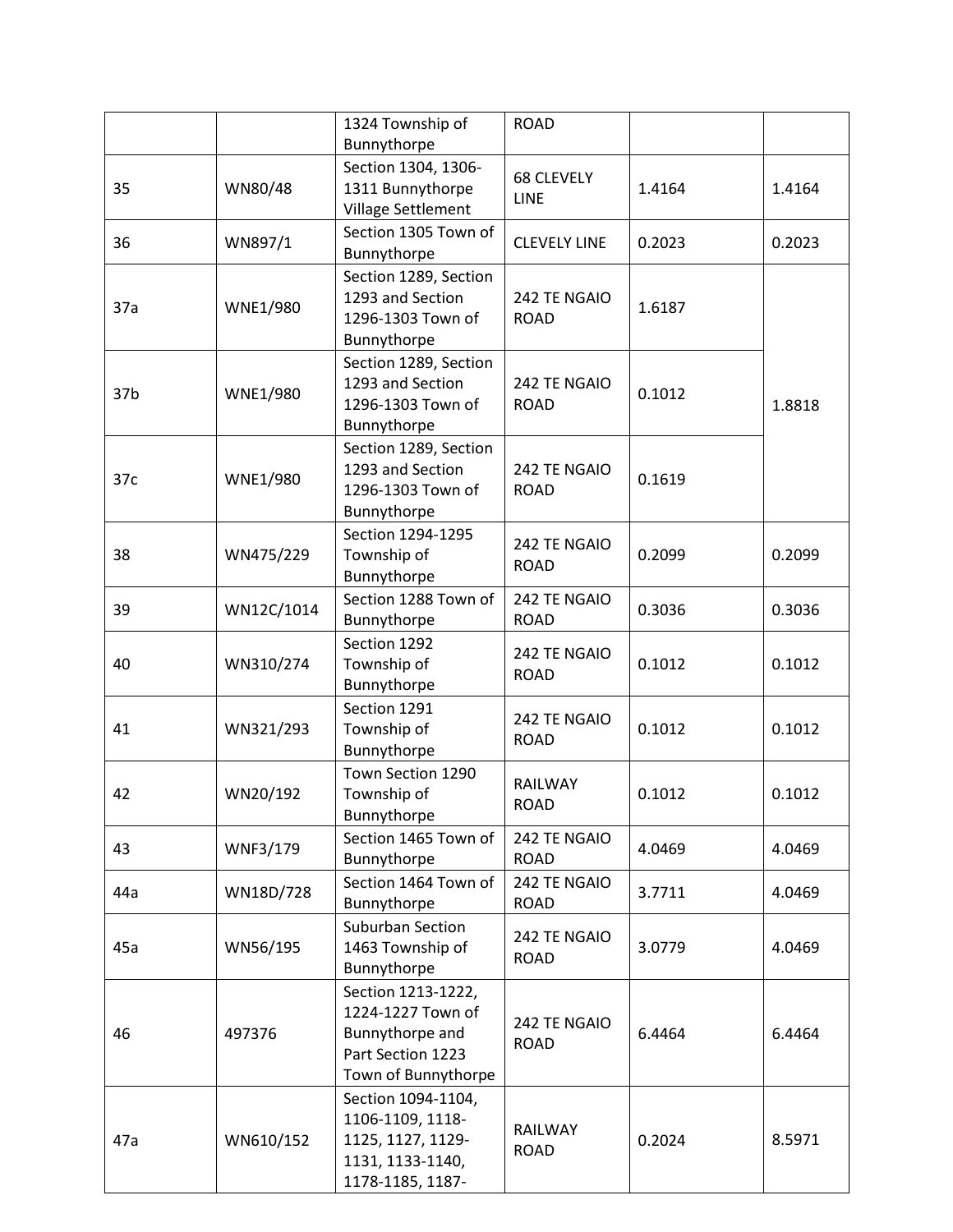|     |           | 1196, 1199-1202,      |             |        |
|-----|-----------|-----------------------|-------------|--------|
|     |           | 1206-1209, 1211-      |             |        |
|     |           | 1212 and Part Section |             |        |
|     |           | 1223 Town of          |             |        |
|     |           | Bunnythorpe           |             |        |
|     |           | Section 1094-1104,    |             |        |
|     |           | 1106-1109, 1118-      |             |        |
|     |           | 1125, 1127, 1129-     |             |        |
|     |           | 1131, 1133-1140,      |             |        |
|     |           | 1178-1185, 1187-      | RAILWAY     |        |
| 47c | WN610/152 | 1196, 1199-1202,      | <b>ROAD</b> | 0.4781 |
|     |           | 1206-1209, 1211-      |             |        |
|     |           | 1212 and Part Section |             |        |
|     |           | 1223 Town of          |             |        |
|     |           | Bunnythorpe           |             |        |
|     |           | Section 1094-1104,    |             |        |
|     |           | 1106-1109, 1118-      |             |        |
|     |           | 1125, 1127, 1129-     |             |        |
|     |           | 1131, 1133-1140,      |             |        |
|     |           | 1178-1185, 1187-      | RAILWAY     |        |
| 47b | WN610/152 | 1196, 1199-1202,      | <b>ROAD</b> | 1.0194 |
|     |           | 1206-1209, 1211-      |             |        |
|     |           | 1212 and Part Section |             |        |
|     |           | 1223 Town of          |             |        |
|     |           | Bunnythorpe           |             |        |
|     |           | Section 1094-1104,    |             |        |
|     |           | 1106-1109, 1118-      |             |        |
|     |           | 1125, 1127, 1129-     |             |        |
|     |           | 1131, 1133-1140,      |             |        |
|     |           | 1178-1185, 1187-      | RAILWAY     |        |
| 47f | WN610/152 | 1196, 1199-1202,      | <b>ROAD</b> | 0.3036 |
|     |           | 1206-1209, 1211-      |             |        |
|     |           | 1212 and Part Section |             |        |
|     |           | 1223 Town of          |             |        |
|     |           | Bunnythorpe           |             |        |
|     |           | Section 1094-1104,    |             |        |
|     |           | 1106-1109, 1118-      |             |        |
|     |           | 1125, 1127, 1129-     |             |        |
|     |           | 1131, 1133-1140,      |             |        |
|     |           | 1178-1185, 1187-      | RAILWAY     |        |
| 47e | WN610/152 | 1196, 1199-1202,      | <b>ROAD</b> | 1.3955 |
|     |           | 1206-1209, 1211-      |             |        |
|     |           | 1212 and Part Section |             |        |
|     |           | 1223 Town of          |             |        |
|     |           |                       |             |        |
|     |           | Bunnythorpe           |             |        |
|     |           | Section 1094-1104,    |             |        |
|     | WN610/152 | 1106-1109, 1118-      |             |        |
| 47d |           | 1125, 1127, 1129-     | RAILWAY     | 1.7027 |
|     |           | 1131, 1133-1140,      | <b>ROAD</b> |        |
|     |           | 1178-1185, 1187-      |             |        |
|     |           | 1196, 1199-1202,      |             |        |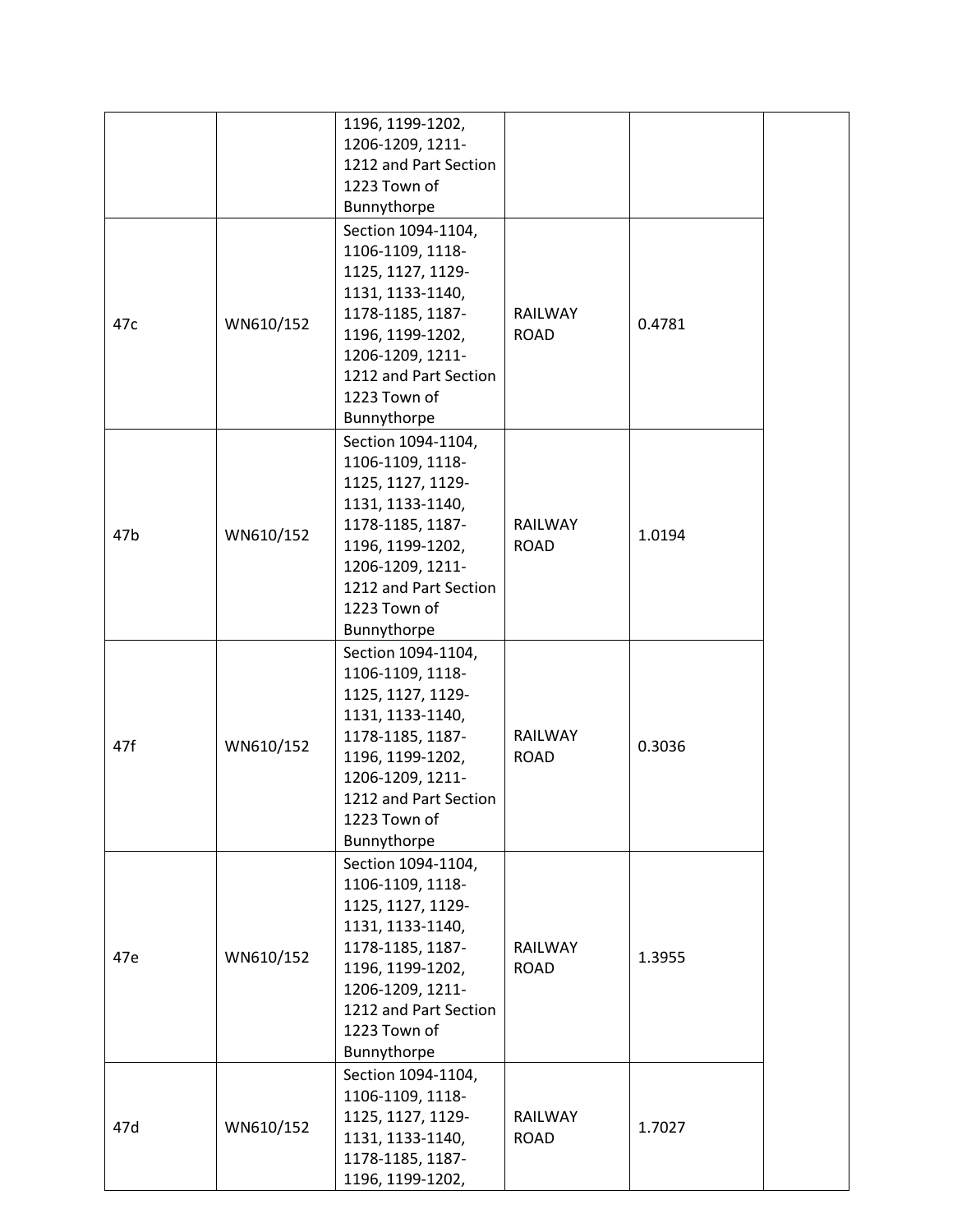|     |           | 1206-1209, 1211-                                                                                                                                                                                    |                             |        |        |
|-----|-----------|-----------------------------------------------------------------------------------------------------------------------------------------------------------------------------------------------------|-----------------------------|--------|--------|
|     |           | 1212 and Part Section                                                                                                                                                                               |                             |        |        |
|     |           | 1223 Town of                                                                                                                                                                                        |                             |        |        |
|     |           | Bunnythorpe                                                                                                                                                                                         |                             |        |        |
| 47g | WN610/152 | Section 1094-1104,<br>1106-1109, 1118-<br>1125, 1127, 1129-<br>1131, 1133-1140,<br>1178-1185, 1187-<br>1196, 1199-1202,<br>1206-1209, 1211-                                                         | RAILWAY<br><b>ROAD</b>      | 1.4364 |        |
|     |           | 1212 and Part Section<br>1223 Town of<br>Bunnythorpe                                                                                                                                                |                             |        |        |
| 47h | WN610/152 | Section 1094-1104,<br>1106-1109, 1118-<br>1125, 1127, 1129-<br>1131, 1133-1140,<br>1178-1185, 1187-<br>1196, 1199-1202,<br>1206-1209, 1211-<br>1212 and Part Section<br>1223 Town of<br>Bunnythorpe | RAILWAY<br><b>ROAD</b>      | 1.4983 |        |
| 48  | WN294/95  | Section 1210 Town of<br>Bunnythorpe                                                                                                                                                                 | RAILWAY<br><b>ROAD</b>      | 0.1012 | 0.1012 |
| 49  | WN7A/610  | Section 1205 Town of<br>Bunnythorpe                                                                                                                                                                 | RAILWAY<br><b>ROAD</b>      | 0.1012 | 0.1012 |
| 50a | WN20/237  | Town Section 1160<br>and Town Section<br>1204 Township of<br>Bunnythorpe                                                                                                                            | RAILWAY<br><b>ROAD</b>      | 0.1012 | 0.2023 |
| 51  | WN29/84   | Town Section 1203<br>Township of<br>Bunnythorpe                                                                                                                                                     | RAILWAY<br><b>ROAD</b>      | 0.1012 | 0.1012 |
| 52  | WN125/218 | Section 1197-1198<br>Town of Bunnythorpe                                                                                                                                                            | RAILWAY<br><b>ROAD</b>      | 0.2024 | 0.2024 |
| 53  | WN125/219 | Section 1197-1198<br>Town of Bunnythorpe                                                                                                                                                            | RAILWAY<br><b>ROAD</b>      | 0.2024 | 0.2024 |
| 54  | WN125/217 | Section 1197-1198<br>Town of Bunnythorpe                                                                                                                                                            | RAILWAY<br>ROAD             | 0.2024 | 0.2024 |
| 55  | WN125/216 | Section 1197-1198<br>Town of Bunnythorpe                                                                                                                                                            | RAILWAY<br><b>ROAD</b>      | 0.2024 | 0.2024 |
| 56  | WN125/220 | Section 1197-1198<br>Town of Bunnythorpe                                                                                                                                                            | RAILWAY<br><b>ROAD</b>      | 0.2024 | 0.2024 |
| 57  | WN29/85   | Town Section 1186<br>Township of<br>Bunnythorpe                                                                                                                                                     | RAILWAY<br><b>ROAD</b>      | 0.1012 | 0.1012 |
| 58a | WN57A/34  | Lot 2 Deposited Plan<br>89295                                                                                                                                                                       | 245 TE NGAIO<br><b>ROAD</b> | 0.2607 | 0.5795 |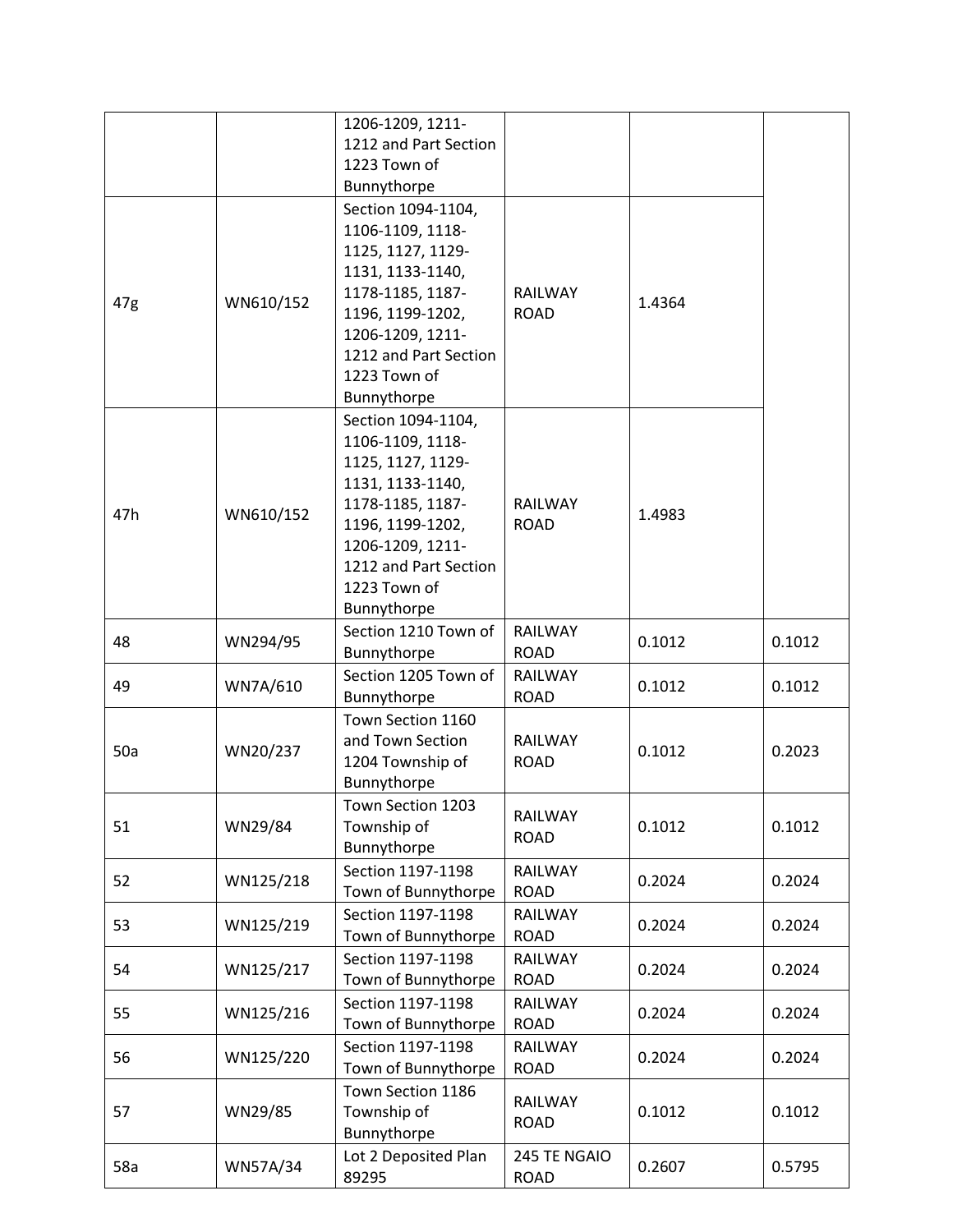| 59  | WN57A/35  | Lot 3 Deposited Plan<br>89295                                                 | 247 TE NGAIO<br><b>ROAD</b>                       | 0.5714  | 0.5714  |
|-----|-----------|-------------------------------------------------------------------------------|---------------------------------------------------|---------|---------|
| 60a | 260327    | Lot 2 Deposited Plan<br>364002                                                | 57 MAPLE<br><b>STREET</b>                         | 0.6409  | 2.1205  |
| 61  | WN615/46  | Town Section 1143<br>Township of<br>Bunnythorpe                               | 242 TE NGAIO<br><b>ROAD</b>                       | 0.9561  | 0.9561  |
| 62  | WN27/51   | Section 1126, 1128<br>Town of Bunnythorpe                                     | <b>MAPLE STREET</b>                               | 0.2833  | 0.2833  |
| 63a | WN20/194  | Town Section 1132<br>and Town Section<br>1176-1177 Township<br>of Bunnythorpe | <b>STONEY CREEK</b><br><b>ROAD</b>                | 0.1012  | 0.3187  |
| 64  | WN20/197  | Town Section 1105<br>Township of<br>Bunnythorpe                               | RAILWAY<br><b>ROAD</b>                            | 0.1239  | 0.1239  |
| 65a | 35987     | Lot 2 Deposited Plan<br>309232 and Section<br>1515 Town of<br>Bunnythorpe     | <b>CLEVELY LINE</b>                               | 0.1832  | 17.1485 |
| 66a | WN49C/899 | Part Section 1511-<br>1512 and Part Section<br>1514 Town of<br>Bunnythorpe    | 125 KAIRANGA<br><b>BUNNYTHORPE</b><br><b>ROAD</b> | 0.0601  | 17.0394 |
| 67  |           | Road - Railway Road -<br>Local Road                                           |                                                   | 5.3744  |         |
| 68  |           | Rail                                                                          |                                                   | 11.4646 |         |
| 69a |           | Road - Roberts Line -<br><b>Local Road</b>                                    |                                                   | 0.0362  |         |
| 69b |           | Road - Roberts Line -<br>Local Road                                           |                                                   | 2.2664  |         |
| 70  |           | Road - Sangsters<br>Road - Local Road                                         |                                                   | 1.8300  |         |
| 71a |           | Road - Richardsons<br>Line - Local Road                                       |                                                   | 0.0805  |         |
| 71b |           | Road - Richardsons<br>Line - Local Road                                       |                                                   | 0.8144  |         |
| 72  |           | Road - Clevely Line -<br><b>Local Road</b>                                    |                                                   | 2.0583  |         |
| 73a |           | Road - Te Ngaio Road<br>- Local Road                                          |                                                   | 0.5931  |         |
| 73b |           | Road - Te Ngaio Road<br>- Local Road                                          |                                                   | 0.9036  |         |
| 74  |           | Road - Unnamed<br>Paper Road - Local<br>Road                                  |                                                   | 0.7851  |         |
| 75  |           | Road - Unnamed<br>Paper Road - Local<br>Road                                  |                                                   | 1.3059  |         |